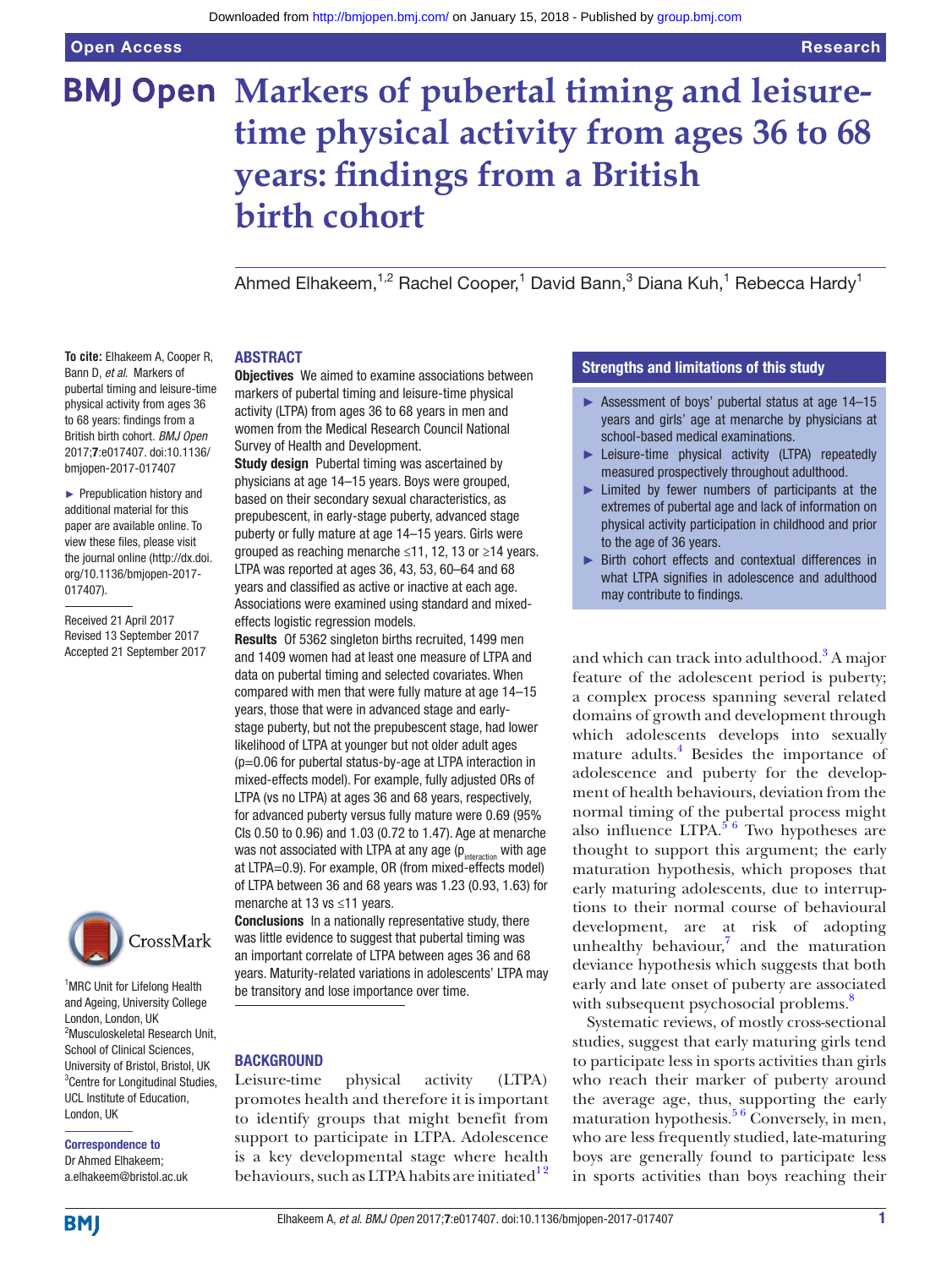marker of puberty around the average age, favouring the maturation deviance hypothesis in relation to negative health outcomes for later-maturing boys.<sup>5 6</sup> While underlying processes are likely complex, it is thought that greater psychosocial problems such as more negative perceptions of their physical appearance and less enjoyment of sports by earlier maturing girls may discourage their participation in sports.<sup>5 6 9 10</sup> On the other hand, greater physical strength and perceived competence at sports among earlier maturing boys may encourage their participation in sports.<sup>5 6 9–12</sup> However, it is unclear whether maturity-related differences in adolescents LTPA are observed in adults.

Both earlier and later timing of puberty have also been associated with health outcomes in later life that could influence participation in LTPA in adult life. For example, findings from UK Biobank showed both earlier and later ages at puberty were associated with a range of chronic disease outcomes, including heart disease and psychi-atric disorders, in both men and women.<sup>[13](#page-7-6)</sup> In the Medical Research Council (MRC) National Survey of Health and Development (NSHD), earlier puberty was associated in midlife with greater body mass index, $^{14}$  higher levels of triglycerides in women<sup>15</sup> and higher blood pressure,  $14$  and greater android fat mass in men, $\frac{16}{6}$  whereas later puberty was associated with less bone mineral density.<sup>[17](#page-7-10)</sup>

To our knowledge, only three studies have examined associations of age at puberty with LTPA in adults. Perceived relative pubertal status reported by Norwegians aged 12–19-years was not related to LTPA over 13 years of follow-up in one study, $18$  and in the 1958 National Child Development Study (NCDS), age at puberty was unrelated to midlife LTPA.<sup>19</sup> However, among Belgian men aged  $16-40$  years,<sup>20</sup> later age at peak height velocity (APHV), a marker of later pubertal onset, correlated with higher participation in sports. It is possible that associations between pubertal timing and LTPA weaken with age, as the pathways on which puberty acts become less important influences on LTPA, or possibly due to health conditions associated with early-stage or late-stage puberty being associated with declines or improvement in health and LTPA. Therefore, detailed studies with repeated measures of LTPA across adult life are needed, including those that examine associations in both male and female samples. This study examines associations of age at menarche in women and pubertal stage at age 14–15 years in men with LTPA from ages 36 to 68 years, and whether any associations found change with age at assessment of LTPA.

## **METHODS**

## **Participants**

The NSHD is a nationally representative sample of 5362 British singleton births during 1week in March 1946 and followed-up regularly across childhood and adulthood[.21 22](#page-7-14) In childhood and adolescence, data on NSHD participants were collected from parents, healthcare and

educational professionals and study participants themselves. At age 14–15 years (1961), medical examinations were carried out by school doctors. At ages 36 (1982), 43 (1989) and 53 years (1999), trained nurses interviewed and assessed the study participants in their own homes. At age 60–64 years (2006–2010), they attended one of six clinical research facilities or received a home visit, and at age the 68 years (2014), they completed a postal questionnaire followed by a home visit.

Of those successfully contacted at ages 36 (n=3322), 43 (n=3262), 53 (n=3035), 60–64 (n=2661) and 68 years (n=2453), 99.6%, 100%, 98.4%, 82.2% and 99.1%, respectively, provided information on LTPA (3766 participants had at least one measure of LTPA). The participating samples at ages 43, 53 and 60–64 years have been found to be broadly representative of similar aged members of the general UK population.<sup>23–25</sup> At the most recent round</sup> of data collection at age 68 years, of the 2816 people in the target sample living in England, Scotland and Wales, 2370 (84.2%) completed a postal questionnaire. In addition, a postal questionnaire was sent to 126 study members living abroad who remain in contact with the study of whom 83 (65.9%) returned a questionnaire. No attempt was made to contact the remaining 2420 study members: 957 (17.8%) had already died, 620 (11.6%) had previously withdrawn from the study, 448 (8.3%) had emigrated and were no longer in contact with the study and 395 (7.4%) had been untraceable for more than  $5$  years.<sup>[26](#page-7-16)</sup>

Relevant ethics approval has been granted for each data collection; ethical approval for the most recent assessment in 2014 was obtained from the Queen Square Research Ethics Committee (14/LO/1073) and the Scotland A Research Ethics Committee (14/SS/1009). Study participants provided written informed consent.

#### **Measurements**

#### Pubertal measurements

In 1961, when study members were aged 14–15 years (mean age 14.5), they (both boys and girls) were assessed as part of a school-based medical examination carried out in school clinics by physicians with a parent present.<sup>14 15 17 24</sup> These physical examinations, which predated Tanner staging, included assessments of the visibility of pigmented pubic hair (none, sparse, profuse), visibility of axillary hair (no, yes) and, for boys only, development of genitalia (infantile, early, advanced) and whether the voice had broken (no, starting, completely broken). On the basis of these four indicators of secondary sexual characteristics, boys were grouped as prepubescent (infantile genitalia or early adolescent genitalia but no pubic or axillary hair and voice not broken), early-stage puberty (early development of genitalia and some pubic or axillary hair or voice starting to break), advanced stage puberty (advanced development of genitalia but at least one other indicator not fully mature) or fully mature (advanced development of genitalia and profuse pubic hair and axillary hair and voice broken) at age 14–15 years.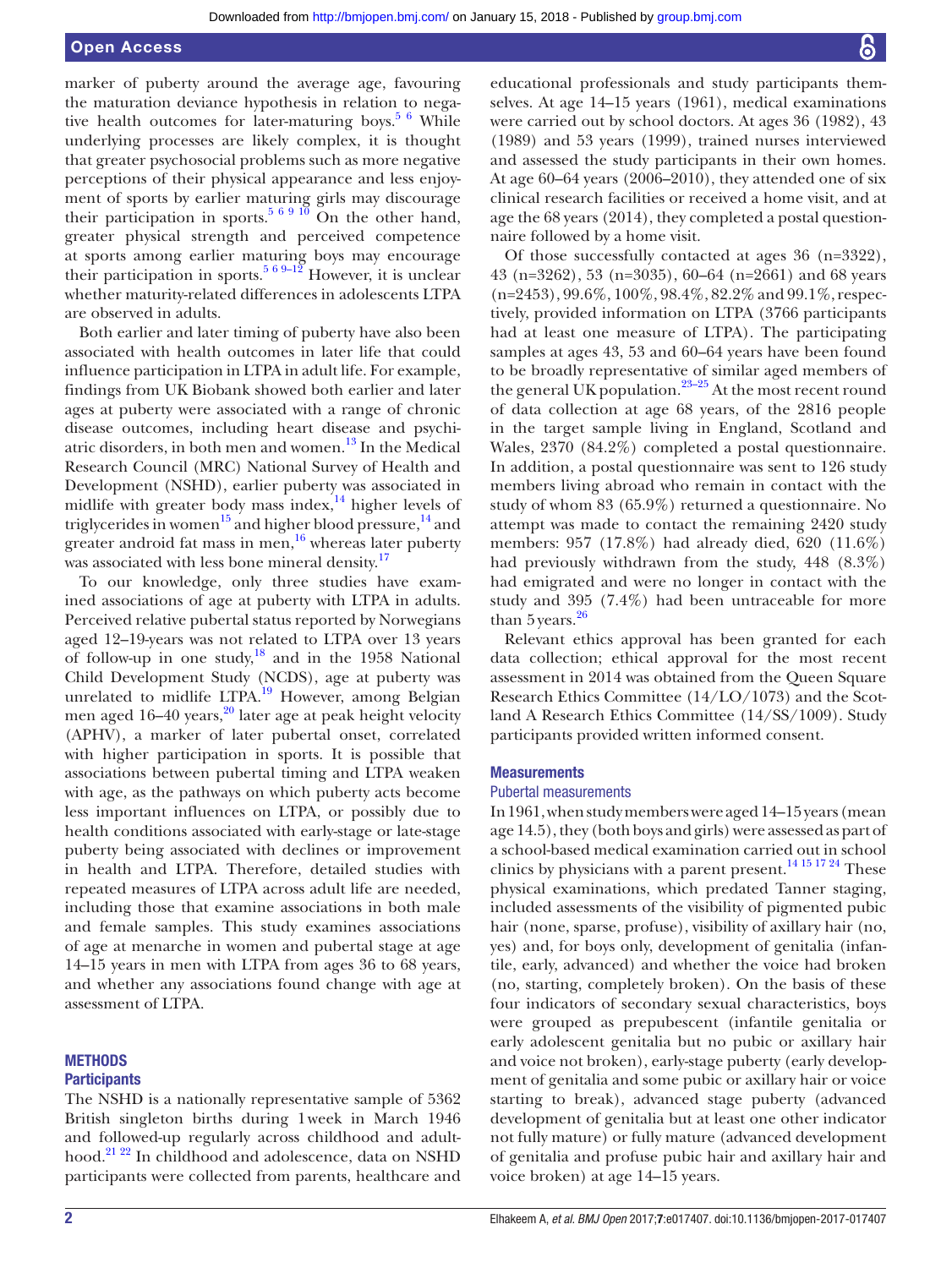Mothers reported their daughters' age at menarche at the age 14–15 school-based medical examination. In addition to a continuous measure of age at menarche, women were also grouped as reaching menarche ≤11, 12, 13 or ≥14 years, similar to a previous study examining the association with LTPA[.19](#page-7-12) All women were asked to recall their age at menarche at age 48 years. Women who had not reached menarche by the age 14–15 medical examination and who subsequently reported reaching menarche at an age that was consistent with this (ie, at/after age 14–15) were included (in the ≥14 years group). Recalled age at menarche was not used to replace values if they were missing from mother's report due to evidence that recall of age at menarche may not be valid.<sup>27</sup> For these analyses, we use pubertal status at age 14–15 years in men and age at menarche in women as markers of pubertal timing[.4](#page-7-2)

#### LTPA from ages 36 to 68 years

At ages 36, 43, 53, 60–64 and 68 years, study participants reported how often they participated in LTPA during nurse interviews or using self-completed questionnaires.<sup>[6](#page-7-18)</sup> At age 36 years, study participants reported the number of times they took part in 27 different sports, exercises and other leisure activities during the previous month using questions based on the Minnesota LTPA questionnaire.<sup>4</sup> At age 43 years, information was collected on participation in sports, exercise or other vigorous leisure activities in the previous year including for how many months and how often in those months activities were performed.<sup>68</sup> At ages 53, 60–64 and 68 years, study participants were asked how often they participated in sports, exercise or other vigorous leisure activities during the previous 4weeks. At each age, study participants were classed as active if they reported taking part at least once in LTPA (in the previous month at age 36 years, per month at age 43 years and in the previous 4 weeks at ages 53, 60–64 and 68 years) or inactive (no LTPA).

#### Potential confounders

Potential confounders were selected a priori. These were birth weight, birth order, childhood illness and father's occupational class, all of which had been identified from the literature as being associated with both pubertal timing and LTPA.<sup>[28–32](#page-7-19)</sup> Birth weights were extracted from birth records and information was obtained from mothers on birth order and serious illness in the first 5 years of life.[33 34](#page-8-0) Father's Registrar General's occupational class at age 4 years (in 1950) (or at age 11 or 15 years if missing at age 4 years (n=173)) was used to indicate childhood socioeconomic position and was grouped into four categories (I and II: professional, managerial or technical, IIINM: skilled non-manual, IIIM: skilled manual and IV and V: partly skilled or unskilled).

#### Statistical analyses

Models were fit separately for men and women due to differences in the way pubertal timing had been assessed and expected differences in patterns of association with LTPA. $56$  Associations between women's age at menarche and men's pubertal stage at 14–15 years and LTPA were examined using standard logistic regression models for LTPA at each age from 36 to 68 years. Initial (unadjusted) models (model 1) were adjusted for birth weight, birth order and childhood illness (model 2) and additionally for father's occupational class in final models (model 3).

To examine whether any associations were mediated by health in adulthood, final models were refitted with additional adjustment for physical health status at age 36 years. Physical health was derived from information collected during nurse interviews at age 36 years on weight, disability, self-reported health problems, hypertension, lung function and incidence of hospital admissions.[35](#page-8-1) This information was used to categorise participants into worst, intermediate or best physical health.<sup>35</sup> To formally test whether the association between pubertal timing and probability of LTPA changes with increasing age, we combined all participants with at least one measure of LTPA and fit mixed-effects logistic regression models $^{25}$  containing pubertal timing-by-age at LTPA interaction terms. These models were adjusted for all selected confounders and fitted with random intercepts and slopes for age at assessment of LTPA and an independent correlation structure. An assumption of linearity was used for examining whether associations change with age at assessment of LTPA. All analyses were carried out in STATA V.14 (StataCorp).

#### **RESULTS**

#### Participant characteristics

In total, 1499 men and 1409 women had at least one measure of adulthood LTPA and complete data on age at puberty (pubertal status/menarche) and all selected covariates. A majority of included participants had LTPA data from four of the five different ages in adulthood (a total of 5621 and 5601 LTPA assessments were included in men and women analyses, respectively). When compared with those excluded due to missing LTPA data (n=1596), higher proportions of those with at least one measure of LTPA were women (49.6% vs 42.5%) and had fathers in occupational classes I and II ( $23.1\%$  vs  $20.9\%$ ) and lower proportions had low birthweight (4.7% vs 8.8%) and serious childhood illness (6.5% vs 17.7%). Over 80% of women had reached menarche by ages 13 years and a quarter of men were fully mature at age 15 years [\(table](#page-3-0) 1). Higher proportions of men reported taking part in LTPA at ages 36 and 43 years, but sex differences were less marked at older ages ([table](#page-3-0) 1).

## Men: pubertal status at age 15 years and LTPA from 36 to 68 years

Weak associations were found suggesting that the earliest maturing boys (ie, those classified as fully mature at age 15 years) were more likely to participate in LTPA at ages 36 and 43 years, when compared with boys in advanced and early stage puberty at age 15 years. At age 43 but not 36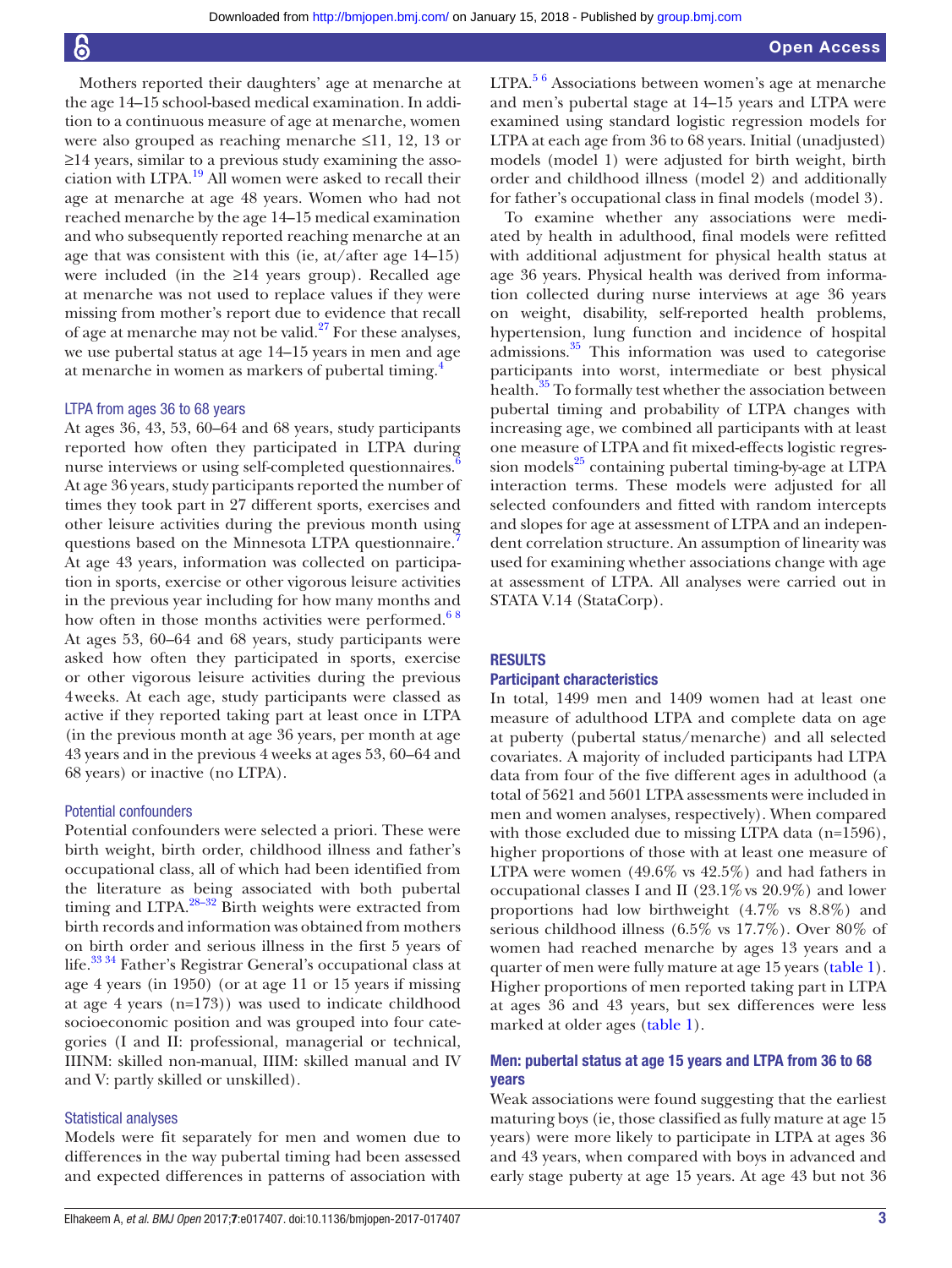Open Access

<span id="page-3-0"></span>

|      | Table 1 Descriptive characteristics by sex, the Medical Research Council National Survey of Health and Development, 1946– |
|------|---------------------------------------------------------------------------------------------------------------------------|
| 2014 |                                                                                                                           |

|                                                               | Males (n=1499) | Females ( $n=1409$ ) | p Value for sex<br>difference test |
|---------------------------------------------------------------|----------------|----------------------|------------------------------------|
| Pubertal status at age 14–15 years                            |                |                      |                                    |
| Fully mature                                                  | 370 (24.7)     |                      |                                    |
| Advanced stage puberty                                        | 457 (30.5)     |                      |                                    |
| Early-stage puberty                                           | 512 (34.2)     |                      |                                    |
| Prepubescent                                                  | 160 (10.7)     |                      |                                    |
| Age at menarche (years)                                       |                |                      |                                    |
| $≤11$                                                         |                | 238 (16.9)           |                                    |
| 12                                                            |                | 402 (28.5)           |                                    |
| 13                                                            |                | 501 (35.6)           |                                    |
| $\geq 14$                                                     |                | 268 (19.0)           |                                    |
| Leisure-time physical activity in previous month (yes vs no)* |                |                      |                                    |
| Age 36                                                        | 917 (69.1)     | 730 (56.9)           | p<0.001                            |
| Age 43                                                        | 671 (51.1)     | 545 (43.6)           | p<0.001                            |
| Age 53                                                        | 614 (52.2)     | 573 (48.6)           | $p=0.08$                           |
| Age 60-64                                                     | 294 (34.2)     | 335 (37.1)           | $p=0.2$                            |
| Age 68                                                        | 369 (39.1)     | 401 (40.7)           | $p=0.5$                            |
| Birth weight (kg)                                             |                |                      | p<0.001                            |
| ≤2.50 $(n=129)$                                               | 54 (3.6)       | 75 (5.3)             |                                    |
| $2.51 - 3.00$ (n=475)                                         | 202 (13.5)     | 273 (194)            |                                    |
| $3.01 - 3.50$ (n=1031)                                        | 497 (33.2)     | 534 (37.9)           |                                    |
| $3.51 - 4.00$ (n=982)                                         | 547 (36.5)     | 435 (30.9)           |                                    |
| $>4.00$ (n=291)                                               | 199 (13.3)     | 92(6.5)              |                                    |
| <b>Birth order</b>                                            |                |                      | $p=0.8$                            |
| First born (n=1200)                                           | 624 (41.6)     | 576 (40.9)           |                                    |
| Second born (n=953)                                           | 482 (32.2)     | 471 (33.4)           |                                    |
| Third or later born (n=755)                                   | 393 (26.2)     | 362 (25.7)           |                                    |
| Serious childhood illness                                     |                |                      | $p=0.2$                            |
| No (n=2723)                                                   | 1395 (93.1)    | 1328 (94.3)          |                                    |
| Yes $(n=185)$                                                 | 104(6.9)       | 81(5.8)              |                                    |
| Father's occupational class age 4                             |                |                      | $p=0.9$                            |
| Professional/managerial/technical (n=650)                     | $341 (n=22.8)$ | 309 (21.9)           |                                    |
| Skilled non-manual (n=547)                                    | 277 (18.5)     | 270 (19.2)           |                                    |
| Skilled manual (n=902)                                        | 459 (30.6)     | 443 (31.4)           |                                    |
| Partly skilled or unskilled (n=809)                           | 422 (28.2)     | 387 (27.5)           |                                    |

\*Proportions are for those taking part (at least once per month) in leisure-time physical activity at each age.

years, there was also a suggestion that the latest maturing boys were less likely than the earliest maturing boys to participate in LTPA [\(table](#page-4-0) 2). No such associations were observed with LTPA at older ages. Adjustment for birth weight, birth order, childhood illness and father's occupational class had little influence on estimates ([table](#page-4-0) 2). Further adjustment for physical health status at age 36 years had little influence on estimates (online [supple](https://dx.doi.org/10.1136/bmjopen-2017-017407)[mentary table 1](https://dx.doi.org/10.1136/bmjopen-2017-017407)).

The finding of stronger associations at ages 36 and 43 years is supported by evidence that associations changed with age at assessment of LTPA when formally tested using mixed-effects models (p=0.06 for boys' pubertal status-by-age at LTPA interaction).

## Women: age at menarche and LTPA from 36 to 68 years

There was no evidence that age at menarche was associated with LTPA between 36 and 68 years [\(table](#page-5-0) 3).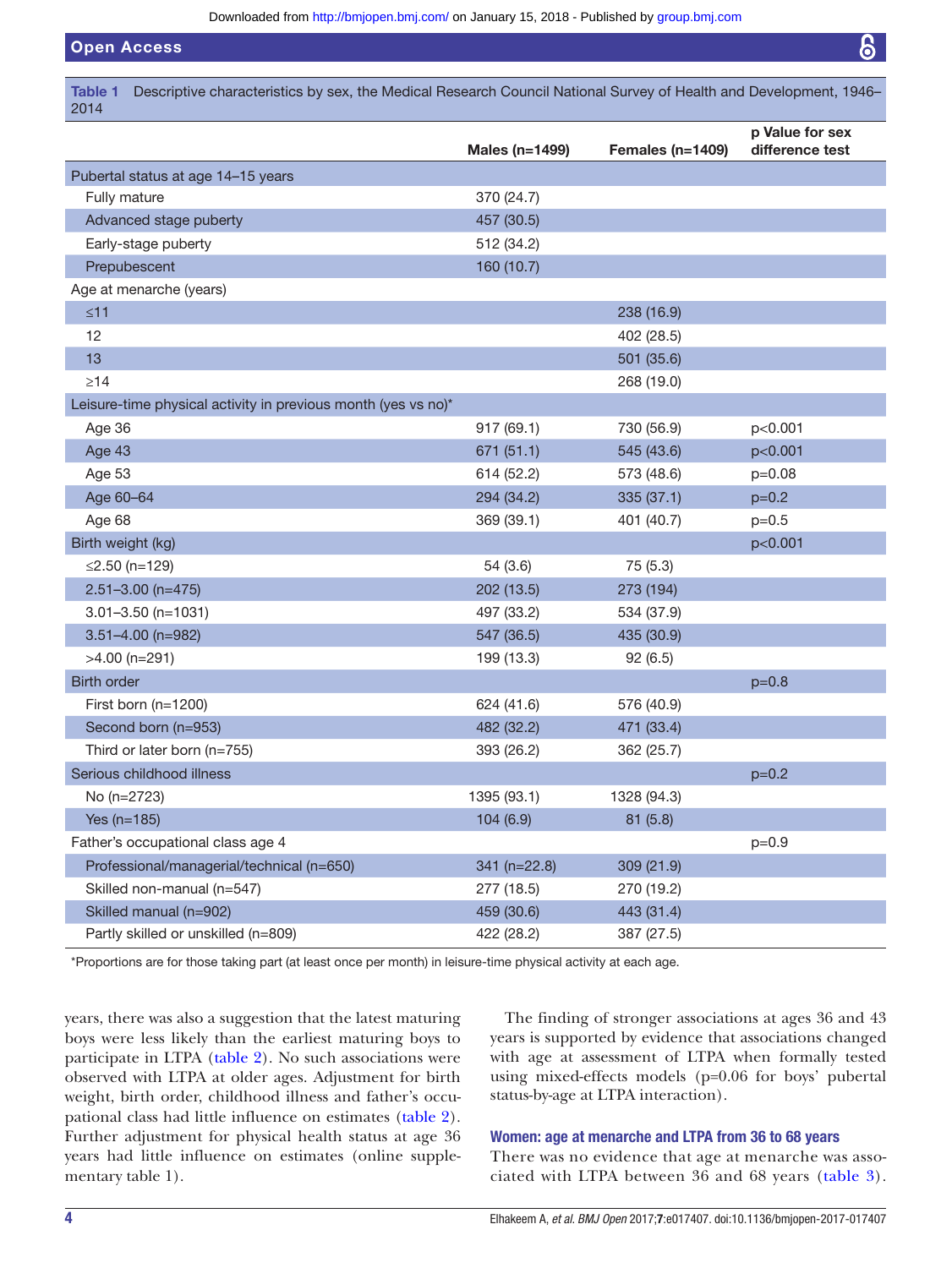b

Open Access

<span id="page-4-0"></span>Table 2 Associations between pubertal status at age 14–15 years and leisure-time physical activity (LTPA) at each adult age in men from the Medical Research Council National Survey of Health and Development, 1946–2014

|                                |               | no LTPA               |                               | ORs (95% CIs) of LTPA at least once per month at each adult age vs |
|--------------------------------|---------------|-----------------------|-------------------------------|--------------------------------------------------------------------|
|                                | $N$ (%) LTPA* | Model 1               | <b>Model 2</b>                | Model 3                                                            |
| LTPA age 36 years              |               |                       |                               |                                                                    |
| Fully mature (n=325)           | 238 (73.2)    | 1.00                  | 1.00                          | 1.00                                                               |
| Advanced stage puberty (n=403) | 263(65.3)     | 0.69 (0.50 to 0.95)   | 0.70 (0.51 to 0.96)           | 0.69 (0.50 to 0.96)                                                |
| Early-stage puberty (n=461)    | 314 (68.1)    | $0.78$ (0.57 to 1.07) | $0.79(0.58 \text{ to } 1.09)$ | 0.78 (0.57 to 1.08)                                                |
| Prepubescent (n=139)           | 102 (73.4)    | 1.01 (0.64 to 1.58)   | 1.03 (0.65 to 1.62)           | 1.05 (0.67 to 1.65)                                                |
| Test of association            |               | $p=0.08$              | $p=0.1$                       | $p=0.07$                                                           |
| LTPA age 43 years              |               |                       |                               |                                                                    |
| Fully mature (n=322)           | 182 (56.5)    | 1.00                  | 1.00                          | 1.00                                                               |
| Advanced stage puberty (n=406) | 198 (48.8)    | 0.73 (0.55 to 0.98)   | 0.76 (0.56 to 1.02)           | 0.73 (0.54 to 0.99)                                                |
| Early-stage puberty (n=445)    | 224 (50.3)    | $0.78$ (0.58 to 1.04) | $0.83$ (0.62 to 1.11)         | $0.80$ (0.60 to 1.08)                                              |
| Prepubescent (n=139)           | 67 (48.2)     | 0.72 (0.48 to 1.07)   | $0.76$ (0.50 to 1.14)         | $0.78$ (0.52 to 1.18)                                              |
| Test of association            |               | $p=0.2$               | $p=0.3$                       | $p=0.2$                                                            |
| LTPA age 53 years              |               |                       |                               |                                                                    |
| Fully mature (n=292)           | 149 (51.0)    | 1.00                  | 1.00                          | 1.00                                                               |
| Advanced stage puberty (n=359) | 186 (51.8)    | 1.03 (0.76 to 1.41)   | 1.07 (0.78 to 1.46)           | 1.06 (0.77 to 1.45)                                                |
| Early-stage puberty (n=403)    | 215 (53.4)    | 1.10 (0.81 to 1.48)   | 1.14 (0.84 to 1.54)           | 1.12 (0.82 to 1.53)                                                |
| Prepubescent (n=122)           | 64 (52.5)     | 1.06 (0.69 to 1.62)   | 1.10 (0.72 to 1.69)           | 1.16 (0.75 to 1.79)                                                |
| Test of association            |               | $p=0.9$               | $p=0.9$                       | $p=0.9$                                                            |
| LTPA age 60-64 years           |               |                       |                               |                                                                    |
| Fully mature (n=217)           | 74 (34.1)     | 1.00 (reference)      | 1.00 (reference)              | 1.00 (reference)                                                   |
| Advanced stage puberty (n=263) | 96 (36.5)     | 1.11 (0.76 to 1.62)   | 1.13 (0.77 to 1.65)           | 1.12 (0.76 to 1.65)                                                |
| Early-stage puberty (n=293)    | 97 (33.1)     | $0.96$ (0.66 to 1.40) | $0.97$ (0.66 to 1.41)         | 0.98 (0.67to 1.43)                                                 |
| Prepubescent (n=88)            | 27 (30.7)     | $0.86$ (0.51 to 1.48) | $0.90$ (0.52 to 1.54)         | 0.94 (0.54 to 1.63)                                                |
| Test of association            |               | $p=0.8$               | $p=0.8$                       | $p=0.9$                                                            |
| LTPA age 68 years              |               |                       |                               |                                                                    |
| Fully mature (n=239)           | 92(38.5)      | 1.00                  | 1.00                          | 1.00                                                               |
| Advanced stage puberty (n=296) | 116 (39.2)    | 1.03 (0.73 to 1.46)   | 1.04 (0.73 to 1.48)           | 1.03 (0.72 to 1.47)                                                |
| Early-stage puberty (n=316)    | 125 (39.6)    | 1.05 (0.74 to 1.48)   | 1.03 (0.73 to 1.46)           | 1.04 (0.73 to 1.47)                                                |
| Prepubescent (n=93)            | 36 (38.7)     | 1.01 (0.62 to 1.65)   | 1.01 (0.62 to 1.66)           | 1.06 (0.65 to 1.76)                                                |
| Test of association            |               | p > 0.9               | p > 0.9                       | p > 0.9                                                            |

Analytical samples consist of those with maximum data at each age. Model 1: unadjusted. Model 2: adjusted for birth weight, birth order and childhood illness. Model 3: as for model 2 plus adjustment for father's occupational class. p Values from test of difference between pubertal groups.

\*Proportions indicate those taking part in LTPA (at least once per month) at each age.

There was also no evidence of an interaction between age at menarche and age at assessment of LTPA when tested using the mixed-effect models (p=0.9 for categorical and continuous age at menarche-by-age at LTPA interactions), suggesting that findings did not differ by the age at assessment of LTPA. The fully adjusted ORs of LTPA between 36 and 68 years (estimated with mixed-effects models) for those reaching menarche at 12, 13 and  $\geq$ 14 years (vs 11 years) were 1.14 (0.85, 1.52), 1.23 (0.93, 1.63) and 1.18 (0.86, 1.63), respectively (p=0.6 for difference between

menarche groups). Further adjustment for physical health status at age 36 years did not influence the estimated ORs of LTPA at each age (online [supplemen](https://dx.doi.org/10.1136/bmjopen-2017-017407)[tary table 2\)](https://dx.doi.org/10.1136/bmjopen-2017-017407).

## **DISCUSSION** Main findings

This study examined whether markers of pubertal timing in men and women (clinical assessments of men's pubertal status based on developmental stages of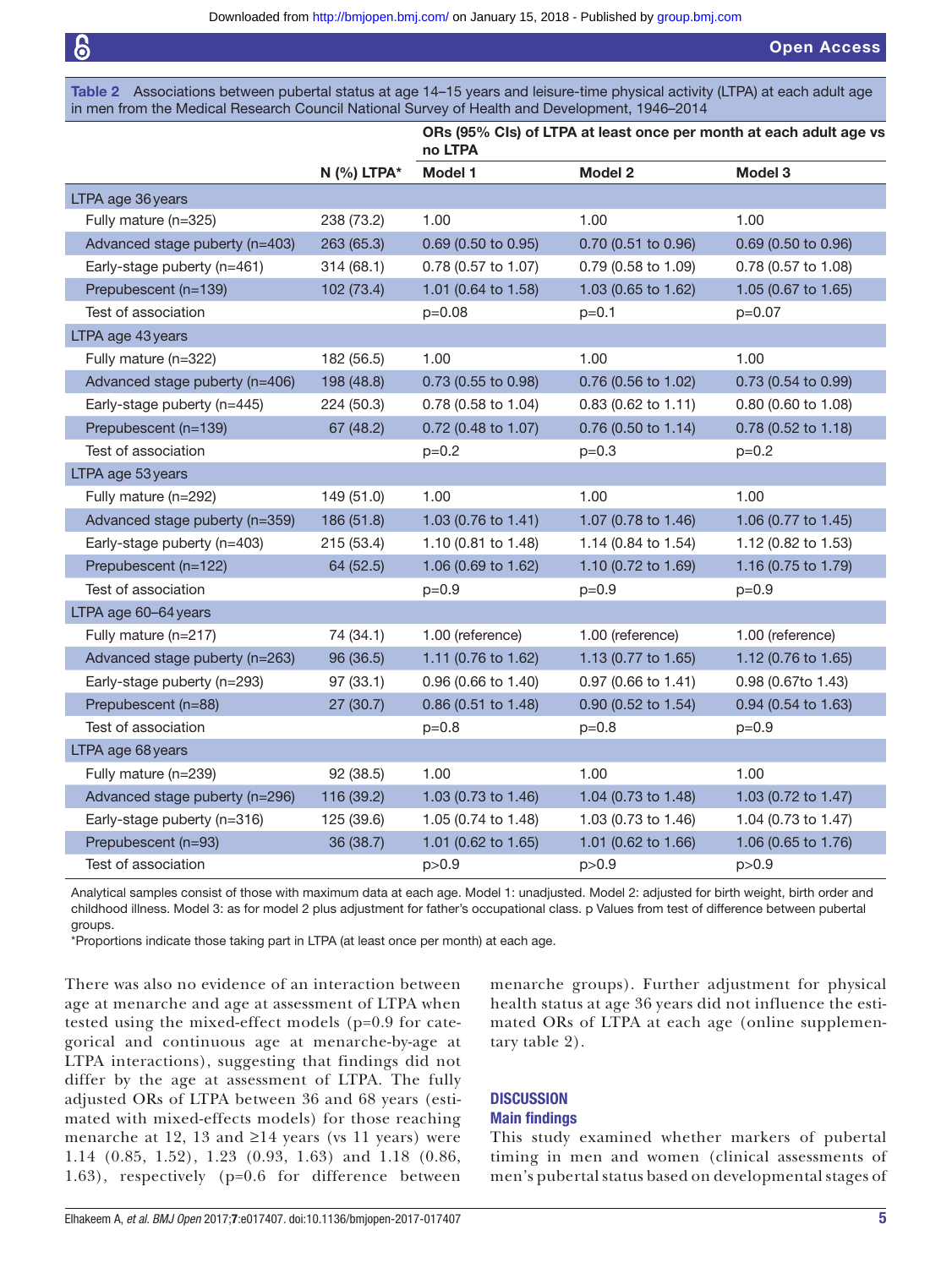## Open Access

<span id="page-5-0"></span>Table 3 Associations between age at menarche and leisure-time physical activity (LTPA) at each adult age in women from the Medical Research Council National Survey of Health and Development, 1946–2014

|                      |               | <b>LTPA</b>         |                     | ORs (95% CIs) of LTPA at least once per month at each adult age versus no |
|----------------------|---------------|---------------------|---------------------|---------------------------------------------------------------------------|
|                      | $N$ (%) LTPA* | Model 1             | Model 2             | Model 3                                                                   |
| LTPA age 36 years    |               |                     |                     |                                                                           |
| ≤11 (n=216)          | 118 (54.6)    | 1.00                | 1.00                | 1.00                                                                      |
| $12(n=363)$          | 202 (55.6)    | 0.96 (0.63 to 1.45) | 0.96 (0.63 to 1.45) | 1.19 (0.87 to 1.62)                                                       |
| 13 $(n=464)$         | 276 (59.5)    | 1.14 (0.76 to 1.69) | 1.14 (0.76 to 1.70) | 1.05 (0.74 to 1.50)                                                       |
| $≥14$ (n=240)        | 134 (55.8)    | 1.06 (0.67 to 1.67) | 1.07 (0.67 to 1.70) | 1.68 (0.88 to 3.24)                                                       |
| Test of association  |               | $p=0.8$             | $p=0.8$             | $p=0.8$                                                                   |
| LTPA age 43 years    |               |                     |                     |                                                                           |
| ≤11 (n=208)          | 82 (39.4)     | 1.00                | 1.00                | 1.00                                                                      |
| $12(n=355)$          | 157 (44.2)    | 1.16 (0.77 to 1.74) | 1.17 (0.78 to 1.77) | 1.27 (0.84 to 1.93)                                                       |
| 13 $(n=440)$         | 191 (43.4)    | 1.21 (0.82 to 1.78) | 1.24 (0.84 to 1.84) | 1.31 (0.88 to 1.96)                                                       |
| $≥14$ (n=248)        | 115 (46.4)    | 1.24 (0.80 to 1.92) | 1.29 (0.82 to 2.02) | 1.35 (0.86 to 2.13)                                                       |
| Test of association  |               | $p=0.8$             | $p=0.7$             | $p=0.5$                                                                   |
| LTPA age 53 years    |               |                     |                     |                                                                           |
| ≤11 (n=203)          | 102 (50.3)    | 1.00                | 1.00                | 1.00                                                                      |
| $12(n=332)$          | 162 (48.8)    | 0.91 (0.61 to 1.37) | 0.91 (0.61 to 1.38) | 0.99 (0.65 to 1.50)                                                       |
| $13(n=406)$          | 189 (46.6)    | 0.82 (0.56 to 1.21) | 0.84 (0.57 to 1.25) | 0.90 (0.60 to 1.34)                                                       |
| $≥14$ (n=239)        | 120 (50.2)    | 1.03 (0.66 to 1.59) | 1.05 (0.68 to 1.64) | 1.10 (0.70 to 1.72)                                                       |
| Test of association  |               | $p=0.6$             | $p=0.7$             | $p=0.8$                                                                   |
| LTPA age 60-64 years |               |                     |                     |                                                                           |
| ≤11 (n=148)          | 52(35.1)      | 1.00                | 1.00                | 1.00                                                                      |
| $12(n=270)$          | 101 (37.4)    | 1.06 (0.68 to 1.66) | 1.09 (0.69 to 1.72) | 1.17 (0.74 to 1.86)                                                       |
| $13(n=315)$          | 120 (38.1)    | 1.24 (0.81 to 1.92) | 1.31 (0.85 to 2.04) | 1.39 (0.89 to 2.17)                                                       |
| $≥14$ (n=169)        | 62 (36.7)     | 1.01 (0.62 to 1.66) | 1.06 (0.64 to 1.75) | 1.09 (0.66 to 1.81)                                                       |
| Test of association  |               | $p=0.7$             | $p=0.6$             | $p=0.5$                                                                   |
| LTPA age 68 years    |               |                     |                     |                                                                           |
| ≤11 (n=162)          | 66 (40.7)     | 1.00                | 1.00                | 1.00                                                                      |
| $12(n=280)$          | 108 (38.6)    | 0.91 (0.62 to 1.36) | 0.92 (0.62 to 1.38) | 1.00 (0.66 to 1.50)                                                       |
| $13(n=357)$          | 147 (41.2)    | 1.02 (0.70 to 1.49) | 1.01 (0.69 to 1.48) | 1.08 (0.73 to 1.59)                                                       |
| $≥14$ (n=186)        | 80 (43.0)     | 1.10 (0.72 to 1.68) | 1.08 (0.70 to 1.66) | 1.13 (0.73 to 1.76)                                                       |
| Test of association  |               | $p=0.8$             | $p=0.9$             | $p=0.9$                                                                   |

Analytic samples consist of those with maximum data at each age. Model 1: unadjusted. Model 2: adjusted for birth weight, birth order and childhood illness. Model 3: as for model 2 plus adjustment for father's occupational class. p Values from test of difference between ages at menarche groups.

\*Proportions indicate those taking part in LTPA (at least once per month) at each age.

secondary sexual characteristics at age 14–15 years and prospective reporting of women's age at menarche) were related to LTPA from ages 36 to 68 years in the MRC NSHD (1946 British birth cohort). There was weak evidence that, when compared with the earliest maturing boys (ie, fully mature at age 14–15 years), those in advanced and early stages of puberty, but not the prepubescent stage, were less likely to participate in LTPA at ages 36 and 43 years, and that differences in LTPA by pubertal status attenuated with increasing

age. Age at menarche was not associated with adulthood LTPA.

### Comparison with other studies

Very few studies have examined how markers of pubertal timing relate to LTPA in adulthood. Largely consistent with our findings are results from the next oldest British birth cohort (1958 NCDS) where the authors reported no associations between stages of boys' axillary hair development and menarche age in girls and LTPA between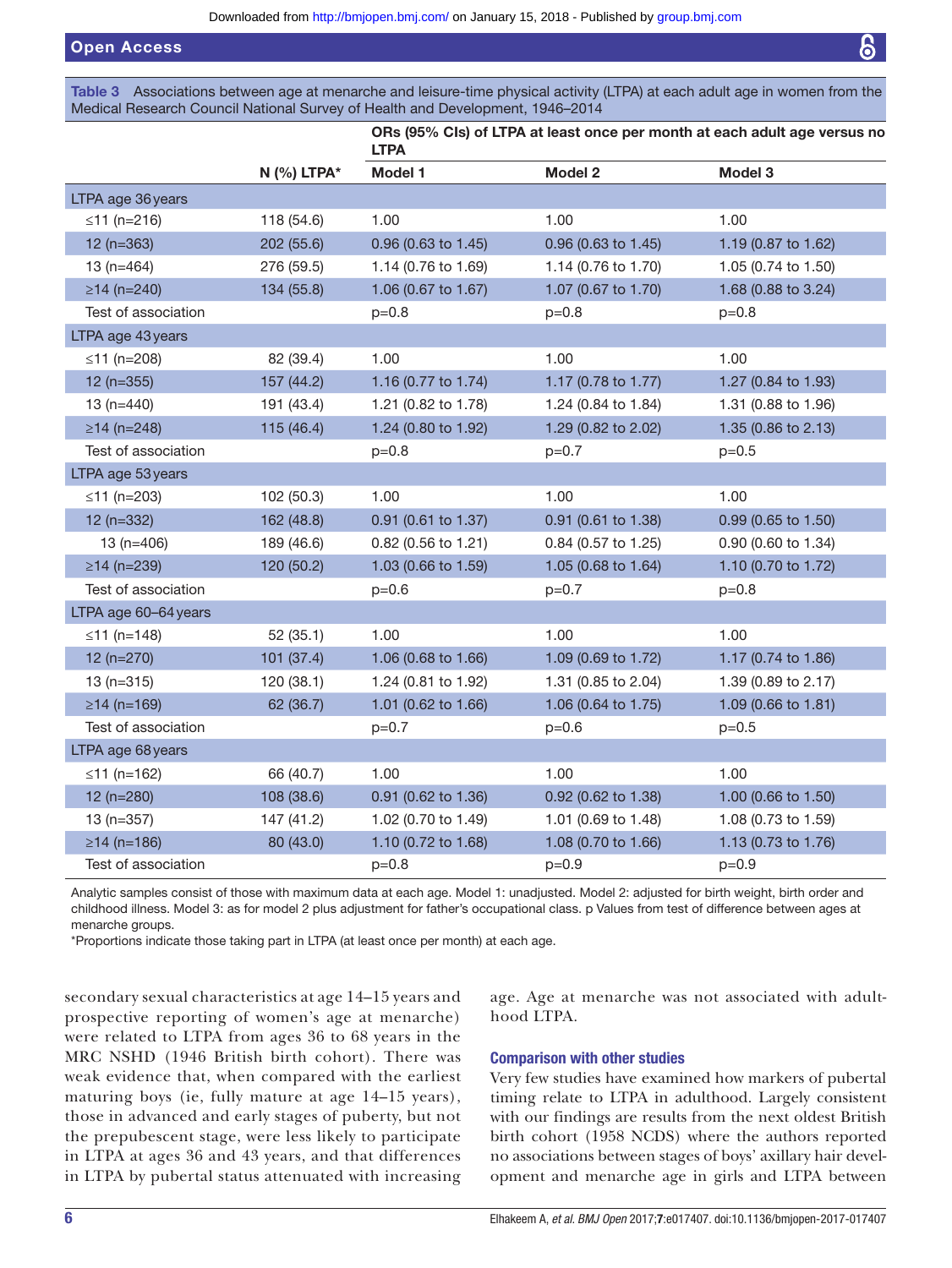ages 33 and 50 years but did not present estimates or test whether associations changed with age.<sup>19</sup> Our findings are also largely consistent with null associations reported between self-rated maturity status reported by Swedes aged 12–19 years and subsequent LTPA assessed three times over 13-year follow-up.<sup>1</sup>

In keeping with our findings, Wichstrøm et al<sup>[18](#page-7-11)</sup> found weak associations between earlier pubertal timing and more LTPA but only at the youngest (mean age=16.5 years) and not the two older follow-up ages to early adulthood (mean ages 21.5 and 28.5 years, respectively); however, both men and women were included in their analyses so it is unclear whether their findings varied by sex.<sup>18</sup> In contrast to our finding that early maturing boys appeared more likely to participate in LTPA at ages 36 and 43 years, Beunen *et*  $a\ell^{20}$  $a\ell^{20}$  $a\ell^{20}$  found that later maturity as indicated by later APHV correlated with more participation in sports in 40-year-old Belgian men; however, APHV was not associated with a leisure-time activities index that excluded sports. $20$  Finally, that early maturing boys appeared more likely to participate in LTPA at younger adult ages in the NSHD is consistent with findings from adolescent studies that show early maturing boys tend to be more active in sports than their later maturing peers.  $56$ 

## Explanation of findings

Overall, our findings suggest that pubertal timing is not a sizeable correlate of LTPA across adulthood (from 36 to 68 years) in either men or women. One explanation is that maturity-related variations in the LTPA of adolescents $5611$ may represent transitionary effects on PA which diminish in importance once all peers move beyond puberty into adulthood. Consistent with this, it could be that the differences in LTPA observed in this study between boys in different pubertal groups at age 15 years declined with age because some men who were very active as adolescents and young adults (eg, through frequent involvement in team sports) reduced their participation in team sports as they get older. This is supported by studies which found late adolescence as a period when many drop out of team sports $36\frac{37}{1}$  and findings that chronological age was a more important predictor of PA in older adolescents than pubertal timing.<sup>[38](#page-8-3)</sup> Other possible explanations for our findings could include birth cohort differences in associations of pubertal timing with later LTPA, and differences in what LTPA captures in adolescence and adulthood.

#### Methodological considerations

This study benefits from an investigation of age-related changes in associations of pubertal timing with LTPA, where we included all individuals with at least one measure of LTPA under the missing at random assumption, examining association separately in men and women and adjustment for prospectively ascertained covariates. In addition, loss to follow-up in NSHD led to only slight differences in characteristics between those included and those with missing data. The prospective ascertainment by school-based physicians of men's pubertal status at

Elhakeem A, *et al*. *BMJ Open* 2017;7:e017407. doi:10.1136/bmjopen-2017-017407 7

age 14–15 years and women's age at menarche is another notable strength.

Limitations include relatively small numbers of participants in the extreme puberty groups (eg, <11 years of age at menarche in girls), which would have reduced statistical power. This meant it was necessary to combine all those girls who reached menarche by 11 years into a single group (though this is similar to the cut-point used for early menarche in the large UK Biobank study of pubertal timing and adult disease outcomes<sup>[9](#page-7-21)</sup>) and those reaching menarche at or after 14 years into a single group. Since studies show that the extremes of early and late pubertal timing are those at risk of adverse health outcomes, $^{13}$  it may be that it is those very extreme groups where differences in LTPA are observed and which could not be tested in NSHD due to lower statistical power. However, further investigation revealed no evidence of quadratic effects of age at menarche (p=0.8 for quadratic menarche term from mixed-effects model), and further, parametrising continuous age at menarche using mixed-effects fractional polynomial models also led to similar null findings (all p values from partial F tests  $\geq 0.9$ ).

While the markers of pubertal timing used here were prospectively assessed, some misclassification in the categories used may still be possible. In addition, we speculated that adult health may mediate associations between puberty timing and LTPA however, it is likely that there is a bidirectional process such that LTPA also mediates associations between pubertal timing and adult health. Furthermore, the markers of pubertal timing used were not directly comparable for men and women, and the historical nature of these assessments meant we did not have data on other markers of puberty such as Tanner staging.

LTPA was self-reported; therefore, recall and misclassification errors are possible; however, self-reports are required to capture activity within specific domains like LTPA.<sup>[39](#page-8-4)</sup> Furthermore, in a subsample of this cohort, those participating in LTPA across adulthood were found to spend greater time in moderate-to-vigorous intensity PA as assessed by activity monitors when compared with others reporting no LTPA $^{40}$  In addition, our classification of LTPA as at least once per month at each age, which is similar to how we dichotomised LTPA in our recent study, $^{25}$ may be a limitation given it summarised activity according to whether or not any participation in LTPA was reported; however, findings were similar when using a higher LTPA cut-off of at least five times a month (vs up to four times per month) at each adult age. Furthermore, that the LTPA measures were dichotomous in nature limits the amount of LTPA information used; however, this does provide comparable measures to allow tracking of LTPA over 32 years. In addition, we only examined LTPA in this study and other activity domains (eg, active transport) may be important for overall PA levels. Furthermore, while we adjusted for several early-life confounders, we did not have data on early-life LTPA, which may be important given the tracking of LTPA across life, and it is possible that maturity-related variations in LTPA may be less pronounced in those with a high level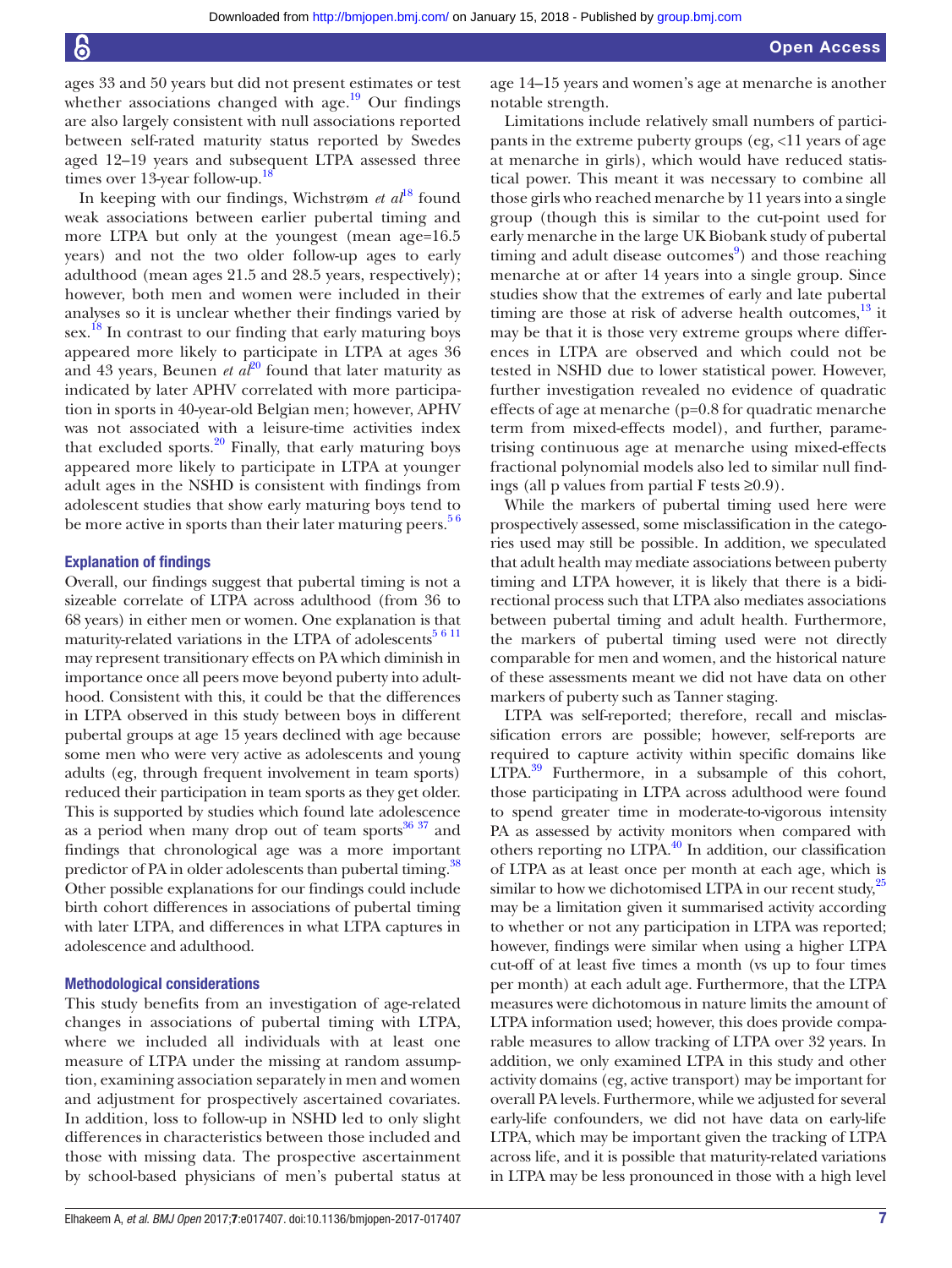## Open Access

of sports during childhood.<sup>6</sup> Finally, residual confounding due to unmeasured confounders and measurement error in the measured confounders could influence findings.

## **CONCLUSIONS**

In a nationally representative prospective British birth cohort study, pubertal timing, based on clinical assessments of stages of secondary sexual characteristics at age 14–15 years in boys and the age at menarche in girls, did not appear to be an important correlate of LTPA reported from ages 36 to 68 years. Age at menarche was not associated with LTPA, whereas weak evidence was found that, when compared with the earliest maturing boys, those in advanced and early stages of puberty, but not prepubescent stage, were less likely to participate in LTPA at younger but not older adult ages, and that differences in LTPA by men's pubertal status at age 14–15 years attenuated with increasing adult age. Thus, associations between pubertal timing and adolescent LTPA reported in other studies,  $56101138$  may be transient and lose importance over time and once all peers have transitioned into adulthood.

Acknowledgements We thank the study participants for their continuing participation in the MRC National Survey of Health and Development (NSHD). We also thank members of the NSHD scientific and data collection teams who have been involved in the NSHD data collections.

Contributors AE, RC, DB, DK and RH designed the study. AE performed the data analysis and produced the first draft of the manuscript. All authors contributed to the development of the manuscript and read and approved its final version.

Funding This work was supported by the UK Medical Research Council (programme codes: MC\_UU\_12019/1); the funder had no role in the design of the study or the writing of the manuscript and played no part in the decision to submit it for publication.

#### Competing interests None declared.

Ethics approval Relevant ethics approval has been granted for each data collection; ethical approval for the most recent assessment in 2014 was obtained from the Queen Square Research Ethics Committee (14/LO/1073) and the Scotland A Research Ethics Committee (14/SS/1009). Study participants provided written informed consent.

Provenance and peer review Not commissioned; externally peer reviewed.

Data sharing statement Data used in this publication are available to bona fide researchers upon request to the NSHD Data Sharing Committee via a standard application procedure. Further details can be found at [http://www.nshd.mrc.ac.](http://www.nshd.mrc.ac.uk/data) [uk/data.](http://www.nshd.mrc.ac.uk/data) doi: 10.5522/NSHD/Q101; doi: 10.5522/NSHD/Q102; doi: 10.5522/NSHD/ Q103.

Open Access This is an Open Access article distributed in accordance with the terms of the Creative Commons Attribution (CC BY 4.0) license, which permits others to distribute, remix, adapt and build upon this work, for commercial use, provided the original work is properly cited. See: [http://creativecommons.org/](http://creativecommons.org/licenses/by/4.0/) [licenses/by/4.0/](http://creativecommons.org/licenses/by/4.0/)

© Article author(s) (or their employer(s) unless otherwise stated in the text of the article) 2017. All rights reserved. No commercial use is permitted unless otherwise expressly granted.

### **REFERENCES**

- <span id="page-7-0"></span>1. Patton GC, Viner R. Pubertal transitions in health. *[Lancet](http://dx.doi.org/10.1016/S0140-6736(07)60366-3)* 2007;369:1130–9.
- 2. Schooling CM. Life course epidemiology: recognising the importance of puberty. *[J Epidemiol Community Health](http://dx.doi.org/10.1136/jech-2015-205607)* 2015;69:820.
- <span id="page-7-1"></span>3. Telama R. Tracking of physical activity from childhood to adulthood: a review. *[Obes Facts](http://dx.doi.org/10.1159/000222244)* 2009;2:187–95.
- <span id="page-7-2"></span>4. Dorn LD, Dahl RE, Woodward HR, *et al*. Defining the boundaries of early adolescence: a user's guide to assessing pubertal status and pubertal timing in research with adolescents. *[Appl Dev Sci](http://dx.doi.org/10.1207/s1532480xads1001_3)* 2006;10:30–56.
- <span id="page-7-3"></span>5. Bacil ED, Mazzardo Júnior O, Rech CR, *et al*. [Physical activity and biological maturation: a systematic review]. *[Rev Paul Pediatr](http://dx.doi.org/10.1016/j.rpped.2014.11.003)* 2015;33:114–21.
- <span id="page-7-18"></span>6. Sherar LB, Cumming SP, Eisenmann JC, *et al*. Adolescent biological maturity and physical activity: biology meets behavior. *[Pediatr Exerc](http://dx.doi.org/10.1123/pes.22.3.332)  [Sci](http://dx.doi.org/10.1123/pes.22.3.332)* 2010;22:332–49.
- <span id="page-7-4"></span>7. Petersen A, Taylor B, Aldelson J. The biological approach to adolescence: Biological change and psychosocial adaptation In: *Handbook of adolescent psychology* New York Wiley 1980:117–55.
- <span id="page-7-5"></span>8. Alasker F. Timing of puberty and reactions to pubertal changes. In: Rutter M, ed. *Psychosocial disurbances in young people*. Cambridge: Cambridge University Press, 1995:37–82.
- <span id="page-7-21"></span>9. Lee EY, An K, Jeon JY, *et al*. Biological maturation and physical activity in South Korean adolescent girls. *[Med Sci Sports Exerc](http://dx.doi.org/10.1249/MSS.0000000000001031)* 2016;48:2454–61.
- 10. Davison KK, Werder JL, Trost SG, *et al*. Why are early maturing girls less active? Links between pubertal development, psychological well-being, and physical activity among girls at ages 11 and 13. *[Soc](http://dx.doi.org/10.1016/j.socscimed.2007.02.033)  [Sci Med](http://dx.doi.org/10.1016/j.socscimed.2007.02.033)* 2007;64:2391–404.
- 11. Cumming SP, Standage M, Gillison FB, *et al*. Biological maturity status, body size, and exercise behaviour in British youth: a pilot study. *[J Sports Sci](http://dx.doi.org/10.1080/02640410902725590)* 2009;27:677–86.
- 12. Mrug S, Elliott MN, Davies S, *et al*. Early puberty, negative peer influence, and problem behaviors in adolescent girls. *[Pediatrics](http://dx.doi.org/10.1542/peds.2013-0628)* 2014;133:7–14.
- <span id="page-7-6"></span>13. Day FR, Elks CE, Murray A, *et al*. Puberty timing associated with diabetes, cardiovascular disease and also diverse health outcomes in men and women: the UK Biobank study. *[Sci Rep](http://dx.doi.org/10.1038/srep11208)* 2015;5:11208.
- <span id="page-7-7"></span>14. Hardy R, Kuh D, Whincup PH, *et al*. Age at puberty and adult blood pressure and body size in a British birth cohort study. *[J Hypertens](http://dx.doi.org/10.1097/01.hjh.0000198033.14848.93)* 2006;24:59–66.
- <span id="page-7-8"></span>15. Pierce MB, Kuh D, Hardy R. Role of lifetime body mass index in the association between age at puberty and adult lipids: findings from men and women in a British birth cohort. *[Ann Epidemiol](http://dx.doi.org/10.1016/j.annepidem.2010.05.015)* 2010;20:676–82.
- <span id="page-7-9"></span>16. Ong KK, Bann D, Wills AK, *et al*. Timing of voice breaking in males associated with growth and weight gain across the life course. *[J Clin](http://dx.doi.org/10.1210/jc.2011-3445)  [Endocrinol Metab](http://dx.doi.org/10.1210/jc.2011-3445)* 2012;97:2844–52.
- <span id="page-7-10"></span>17. Kuh D, Muthuri SG, Moore A, *et al*. Pubertal timing and bone phenotype in early old age: findings from a British birth cohort study. *[Int J Epidemiol](http://dx.doi.org/10.1093/ije/dyw131)* 2016;45:1113–24.
- <span id="page-7-11"></span>18. Wichstrøm L, von Soest T, Kvalem IL. Predictors of growth and decline in leisure time physical activity from adolescence to adulthood. *[Health Psychol](http://dx.doi.org/10.1037/a0029465)* 2013;32:775–84.
- <span id="page-7-12"></span>19. Pinto Pereira SM, Li L, Power C. Early-life predictors of leisure-time physical inactivity in midadulthood: findings from a prospective British birth cohort. *[Am J Epidemiol](http://dx.doi.org/10.1093/aje/kwu254)* 2014;180:1098–108.
- <span id="page-7-13"></span>20. Beunen GP, Lefevre J, Philippaerts RM, *et al*. Adolescent correlates of adult physical activity: a 26-year follow-up. *[Med Sci Sports Exerc](http://dx.doi.org/10.1249/01.MSS.0000145536.87255.3A)* 2004;36:1930–6.
- <span id="page-7-14"></span>21. Kuh D, Pierce M, Adams J, *et al*. Cohort profile: updating the cohort profile for the MRC National Survey of Health and Development: a new clinic-based data collection for ageing research. *[Int J Epidemiol](http://dx.doi.org/10.1093/ije/dyq231)* 2011;40:e1–9.
- 22. Wadsworth M, Kuh D, Richards M, *et al*. Cohort profile: the 1946 National Birth Cohort (MRC National Survey of Health and Development). *[Int J Epidemiol](http://dx.doi.org/10.1093/ije/dyi201)* 2006;35:49–54.
- <span id="page-7-15"></span>23. Stafford M, Black S, Shah I, *et al*. Using a birth cohort to study ageing: representativeness and response rates in the National Survey of Health and Development. *[Eur J Ageing](http://dx.doi.org/10.1007/s10433-013-0258-8)* 2013;10:145–57.
- 24. Wadsworth ME, Butterworth SL, Hardy RJ, *et al*. The life course prospective design: an example of benefits and problems associated with study longevity. *[Soc Sci Med](http://dx.doi.org/10.1016/S0277-9536(03)00083-2)* 2003;57:2193–205.
- <span id="page-7-20"></span>25. Wadsworth ME, Mann SL, Rodgers B, *et al*. Loss and representativeness in a 43 year follow up of a national birth cohort. *[J](http://dx.doi.org/10.1136/jech.46.3.300)  [Epidemiol Community Health](http://dx.doi.org/10.1136/jech.46.3.300)* 1992;46:300–4.
- <span id="page-7-16"></span>26. Kuh D, Wong A, Shah I, *et al*. The MRC National Survey of Health and Development reaches age 70: maintaining participation at older ages in a birth cohort study. *[Eur J Epidemiol](http://dx.doi.org/10.1007/s10654-016-0217-8)* 2016;31:1135–47.
- <span id="page-7-17"></span>27. Cooper R, Blell M, Hardy R, *et al*. Validity of age at menarche self-reported in adulthood. *[J Epidemiol Community Health](http://dx.doi.org/10.1136/jech.2005.043182)* 2006;60:993–7.
- <span id="page-7-19"></span>28. Bauman AE, Reis RS, Sallis JF, *et al*. Lancet Physical Activity Series Working Group: correlates of physical activity: why are some people physically active and others not? *Lancet* 2012;380:258–71.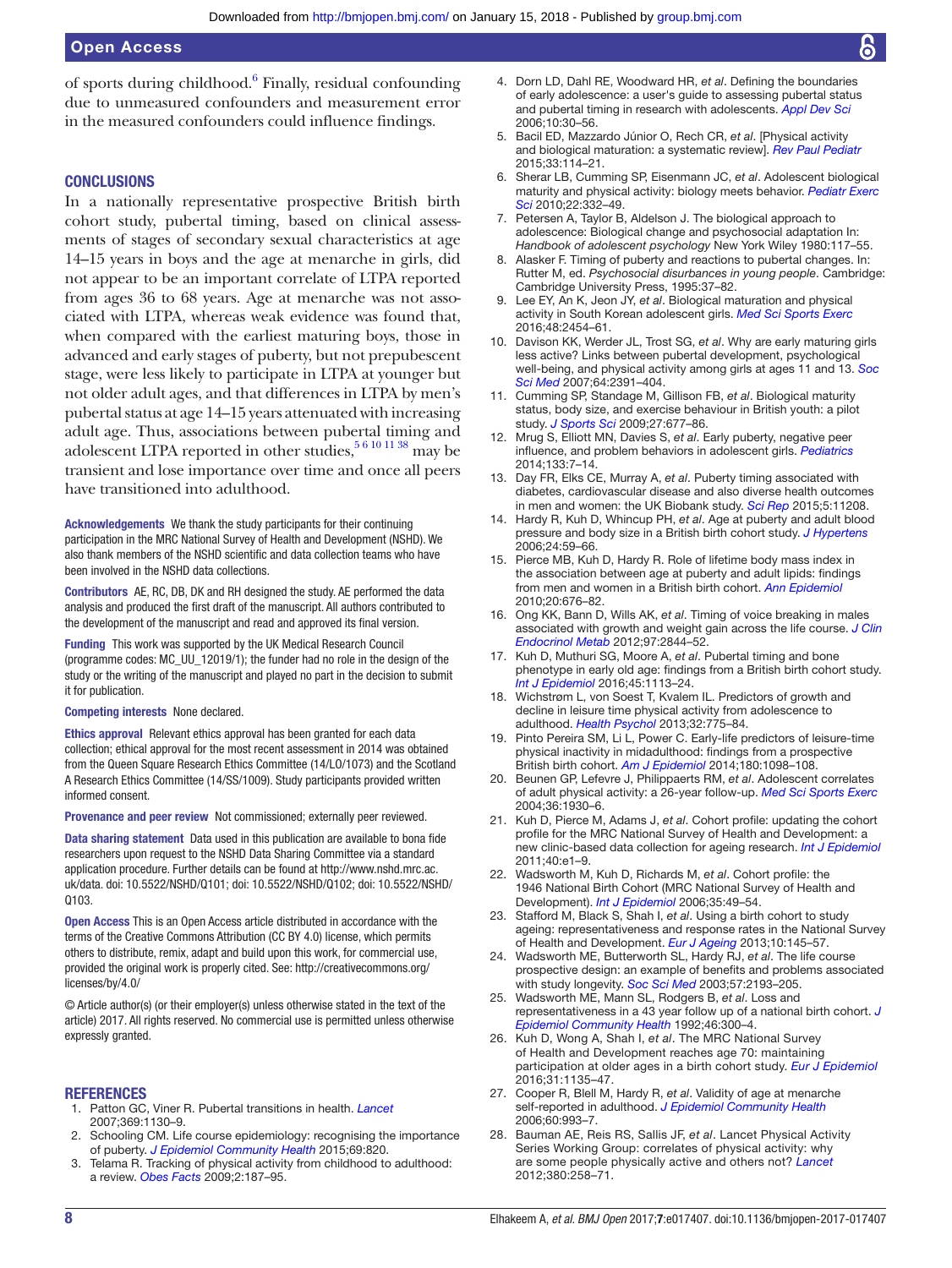- န
- 29. Elhakeem A, Cooper R, Bann D, *et al*. Childhood socioeconomic position and adult leisure-time physical activity: a systematic review. *[Int J Behav Nutr Phys Act](http://dx.doi.org/10.1186/s12966-015-0250-0)* 2015;12:1–27.
- 30. Elhakeem A, Cooper R, Bann D, *et al*. Birth weight, school sports ability, and adulthood leisure-time physical activity. *[Med Sci Sports](http://dx.doi.org/10.1249/MSS.0000000000001077)  [Exerc](http://dx.doi.org/10.1249/MSS.0000000000001077)* 2017;49:64–70.
- 31. Malina RM, Bouchard C, Bar-Or. Biological maturation: concepts and assessment. *Growth, maturation, and physical activity*. United States: Human Kinetics 2004:277–306.
- 32. Mishra GD, Cooper R, Tom SE, *et al*. Early life circumstances and their impact on menarche and menopause. *[Womens Health](http://dx.doi.org/10.2217/17455057.5.2.175)* 2009;5:175–90.
- <span id="page-8-0"></span>33. Kuh DJ, Cooper C. Physical activity at 36 years: patterns and childhood predictors in a longitudinal study. *[J Epidemiol Community](http://dx.doi.org/10.1136/jech.46.2.114)  [Health](http://dx.doi.org/10.1136/jech.46.2.114)* 1992;46:114–9.
- 34. Muthuri SG, Kuh D, Bendayan R, *et al*. Chronic physical illness in early life and risk of chronic widespread and regional pain at age 68: evidence from the 1946 British birth cohort. *[Pain](http://dx.doi.org/10.1097/j.pain.0000000000000663)* 2016;157:2382–9.
- <span id="page-8-1"></span>35. Kuh DJ, Wadsworth ME. Physical health status at 36 years in a British national birth cohort. *[Soc Sci Med](http://dx.doi.org/10.1016/0277-9536(93)90145-T)* 1993;37:905–16.
- <span id="page-8-2"></span>36. Lunn PD. The sports and exercise life-course: a survival analysis of recall data from Ireland. *[Soc Sci Med](http://dx.doi.org/10.1016/j.socscimed.2009.11.006)* 2010;70:711–9.
- 37. Zick CD, Smith KR, Brown BB, *et al*. Physical activity during the transition from adolescence to adulthood. *[J Phys Act Health](http://dx.doi.org/10.1123/jpah.4.2.125)* 2007;4:125–37.
- <span id="page-8-3"></span>38. Finne E, Bucksch J, Lampert T, *et al*. Age, puberty, body dissatisfaction, and physical activity decline in adolescents. Results of the German Health Interview and Examination Survey (KiGGS). *[Int](http://dx.doi.org/10.1186/1479-5868-8-119)  [J Behav Nutr Phys Act](http://dx.doi.org/10.1186/1479-5868-8-119)* 2011;8:119.
- <span id="page-8-4"></span>39. Troiano RP, McClain JJ, Brychta RJ, *et al*. Evolution of accelerometer methods for physical activity research. *[Br J Sports Med](http://dx.doi.org/10.1136/bjsports-2014-093546)* 2014;48:1019–23.
- <span id="page-8-5"></span>40. Golubic R, Martin KR, Ekelund U, *et al*. Levels of physical activity among a nationally representative sample of people in early old age: results of objective and self-reported assessments. *[Int J Behav Nutr](http://dx.doi.org/10.1186/1479-5868-11-58)  [Phys Act](http://dx.doi.org/10.1186/1479-5868-11-58)* 2014;11:58.